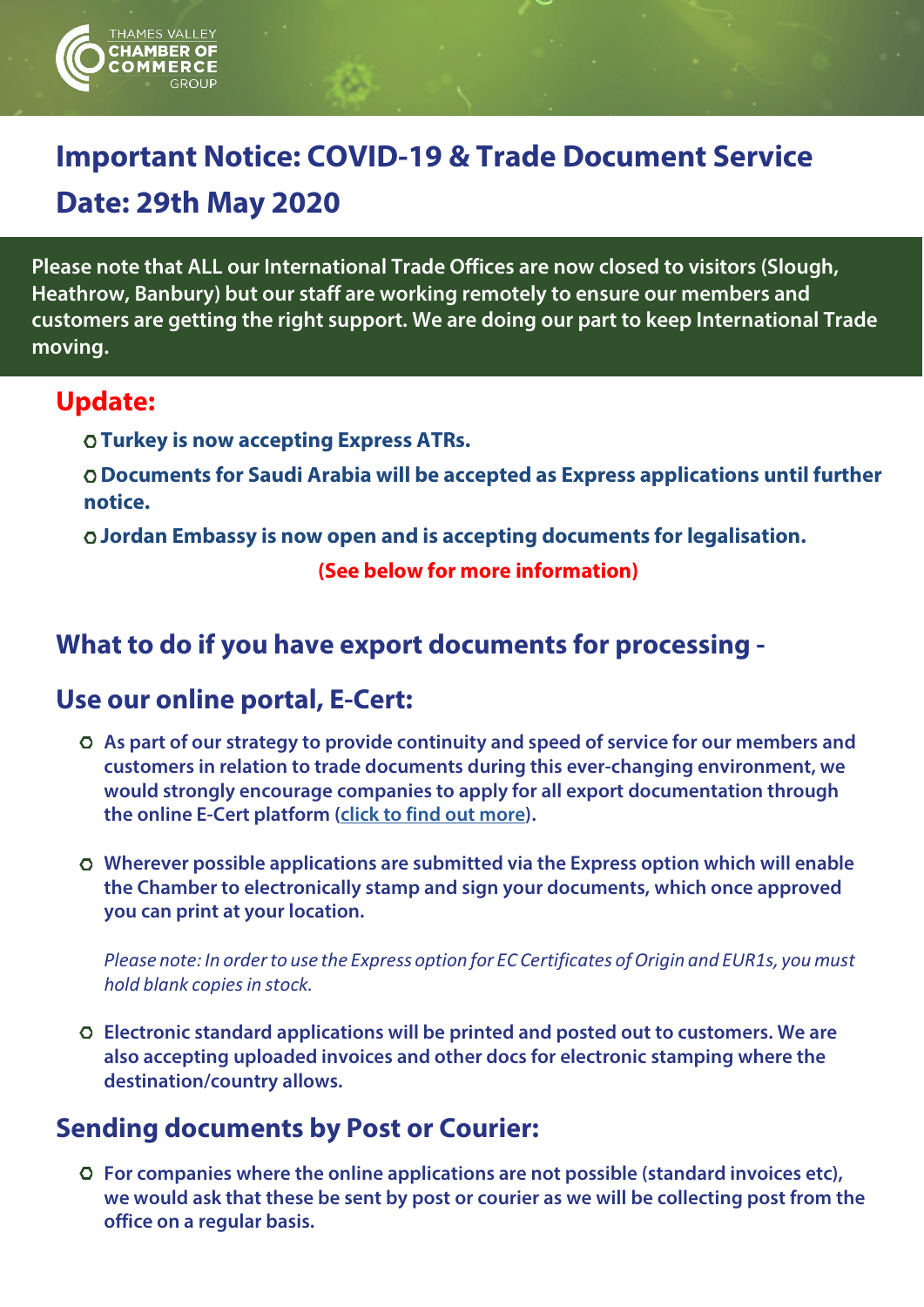

**These documents will be processed and then posted back to you but please note if you wish them to be returned by recorded or special delivery you must give clear instructions and any charges for this will be passed on.**

*In* all cases please make sure you give clear instructions on all documents submitted as to what *service you require done and where they should be sent back to.*

*Please note that during thistime some services may not be available and forsome, delays are expected.*

## **Other updates:**

## **Arab Embassy Closures:**

**Bahrain - Closed until further notice**

**Iraq - Closed until further notice**

**Saudi Arabia - Closed until further notice**

## **The Arab-British Chamber of Commerce have informed us these documents will be accepted by them for certification only, while the Embassies are closed.**

**Algeria, Jordan, Kuwait, Lebanon, Libya, Oman, Qatar, Tunisia, UAE & Yemen Embassies are open. The Arab-British Chamber of Commerce is still operating as normal at present but on reduced hours.**

## **ATRs for Turkey**

**Turkish customs have agreed to accept ATRs applied for via the express method. They require the email address of the exporter to appear in box 1 underneath the address. If you wish to do an ATR via a standard application, the addition of the email is not required.**

## **Saudi Arabia – Express applications accepted.**

**Saudi Arabia Customs have agreed to accept Certificates of Origin and Invoices bearing an electronic stamp (Express documents) as long as they are printed in colour – The ABCC Certification stamp is Green. Please note: In order to use the Express option, you must hold blank certificate copies in stock.**

## **Egyptian Embassy**

**Only open one day a week currently. The Egyptian-British Chamber of Commerce is operating normal at present.**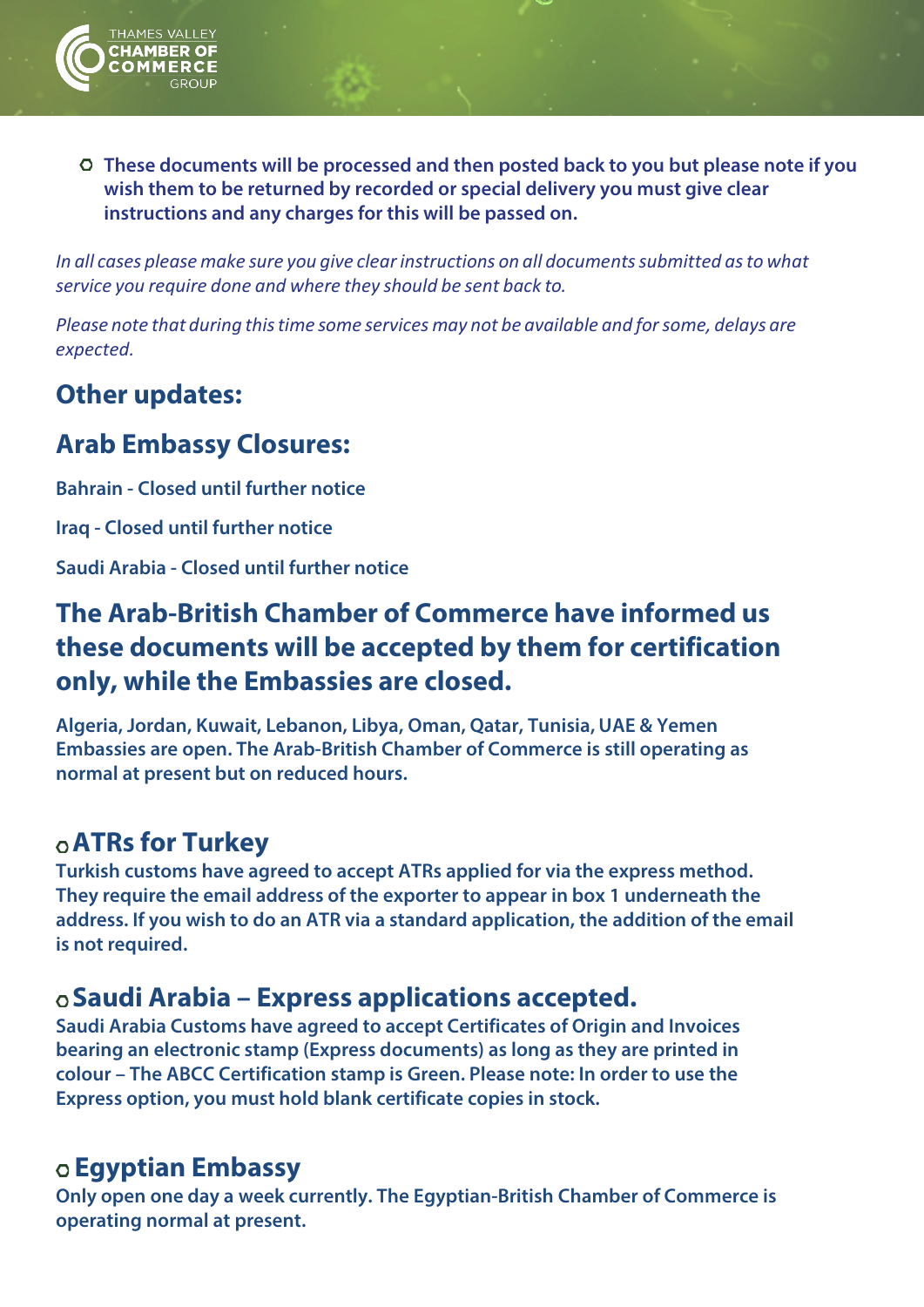

## **Foreign & Commonwealth Office (FCO) - Apostille Service**

**We are able to get documents legalised / apostilled by the FCO.**

*Please note that they are only operating from Monday to Thursday, and they have limited the number of documents we can send them per day hence the turnaround of documents may be slightly slower than usual.*

## **Switzerland & Mexico EUR1s**

**Swiss and Mexican customs have confirmed they will be accepting "express" applications with an electronic stamp and signature on applications until further notice.**

#### Our Contact Details

Slough Office: Telephone: 01753 870 560 Email: export@tvchamber.co.uk

Heathrow Office: Telephone: 0208 564 6300 Email: [heathrow@tvchamber.co.uk](mailto:heathrow@tvchamber.co.uk)

Banbury Office: Email: banbury@tvchamber.co.uk